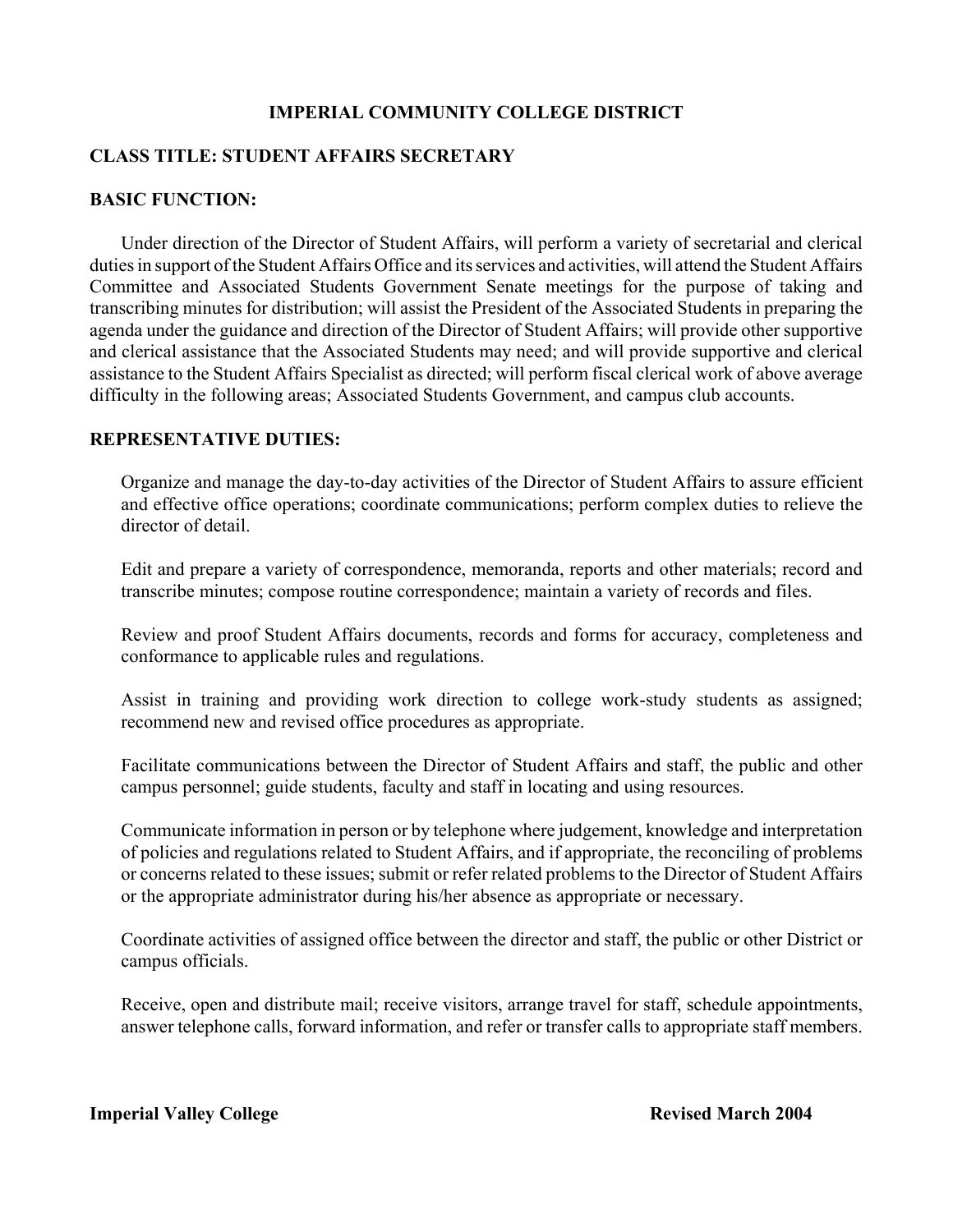### **STUDENT AFFAIRS SECRETARY (Continued) Page 2**

Assist the office in establishing and maintaining positive staff and public relations.

Assist in arranging and schedule a variety of meetings, conferences, field trips, workshops and other gatherings as assigned.

Operate a variety of office machines and equipment, including typewriter, copier and calculator.

Schedule lifeguards to assure proper coverage for the College's swimming program and special events and provide them with training on the College's emergency procedures.

Collect and compile statistical and financial data and other information for inclusion into specials and periodic reports.

Assist in monitoring the department's district budget expenditures and maintain financial records; maintain current account balances; order and maintain office supplies and other materials.

Track budget activity and resolve budget issues and problems; process and prepare time sheets for signatures; post, monitor and track invoices and other expenditures; process budget/expense transfers; prepare requisitions, check request, independent contracts and claims for reimbursement of special funds related to assignment.

Establish complex, inter-related filing systems including confidential files; collect, compile and record narrative, statistical and financial data and other expenditures; process budget/expense transfers; prepare requisitions, check request, independent contracts and claims for reimbursement of special funds related to assignment.

Assist in maintaining and monitoring the accounting procedures, income and expenditures of the Associated Students Government and campus club accounts.

Receipt, count and audit monies from a variety of sources. Prepare cash reconciliations, bank deposits and bank statement reconciliation of assigned accounts. Post income and expenditures using an accounting software package.

Receive monies, as directed for payment of fees, and authorize and release holds on student records.

Prepare checks for disbursement in accordance with established policies and procedures. Prepare financial statements, State and Federal tax reports and maintain other district, State and Federal records.

Performs related duties as assigned to assist the Student Affairs personnel during absences, periods of intense business and other necessary work related to the positions responsibilities.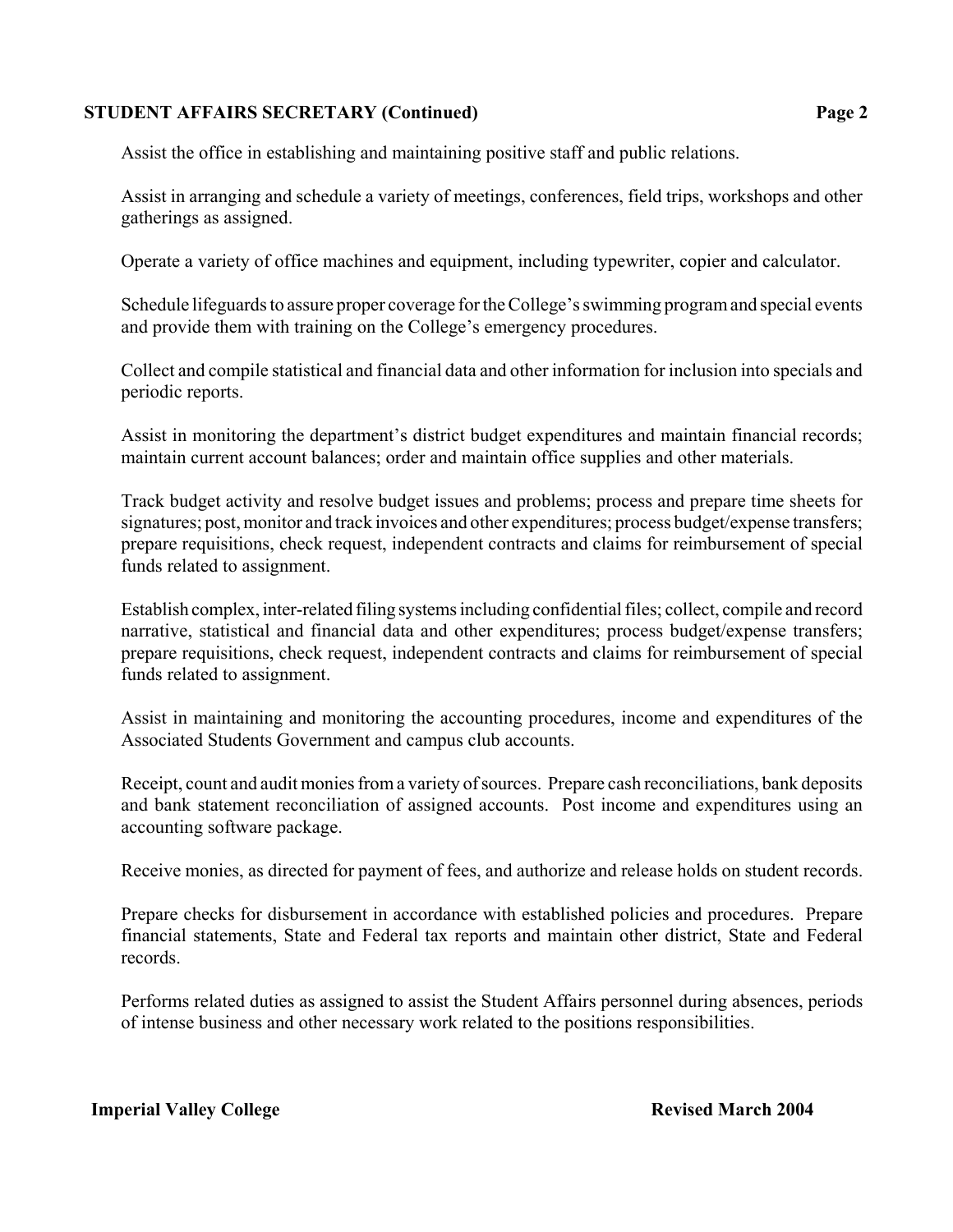## **STUDENT AFFAIRS SECRETARY (Continued) Page 3**

### **KNOWLEDGE AND ABILITIES:**

KNOWLEDGE OF:

Correct operations, procedures and methods of office to which assigned.

Modern office practices, procedures and equipment.

Financial and statistical record-keeping techniques.

Correct English usage, grammar, spelling, punctuation, and vocabulary.

Interpersonal skills using tact, patience and courtesy.

Receptionist and telephone etiquette.

Oral and written communication skills.

District organization, operations, policies and objectives.

Methods, procedures and terminology used in clerical accounting work.

Basic functions and activities of assigned accounting area.

Public relations techniques.

### ABILITY TO:

Plan, schedule and perform wide variety of secretarial, clerical and typing duties in support of assigned department.

Compile information, assemble diverse data and prepare clear and concise reports.

Maintain complex and varied files and records.

Assemble diverse data and prepare clear and concise reports.

Provide information on district organization, operations, policies and objectives.

Read, interpret and apply specific rules, policies and procedures of the specific office or program to which assigned.

Operate a variety of office machines and equipment, including typewriter, computer terminal, word processing software, calculator, copier, voice mail and facsimile machine.

Establish and maintain cooperative and effective working relationships with others.

Provide work direction and guidance to others.

Work confidentially with discretion.

Make arithmetic calculations.

Maintain accurate statistical and financial records.

Maintain complex, varied and inter-related files.

Work independently with little direction.

Communicate effectively both orally and in writing.

Meet schedules and time lines.

Prepare reports, correspondence and related materials.

**EDUCATION AND EXPERIENCE:** Any combination equivalent to: graduation from high school including or supplemented by course work in secretarial science and three years of increasingly responsible secretarial or office coordination experience, involving the operation of microcomputers using word processing, spreadsheet and data base management applications software.